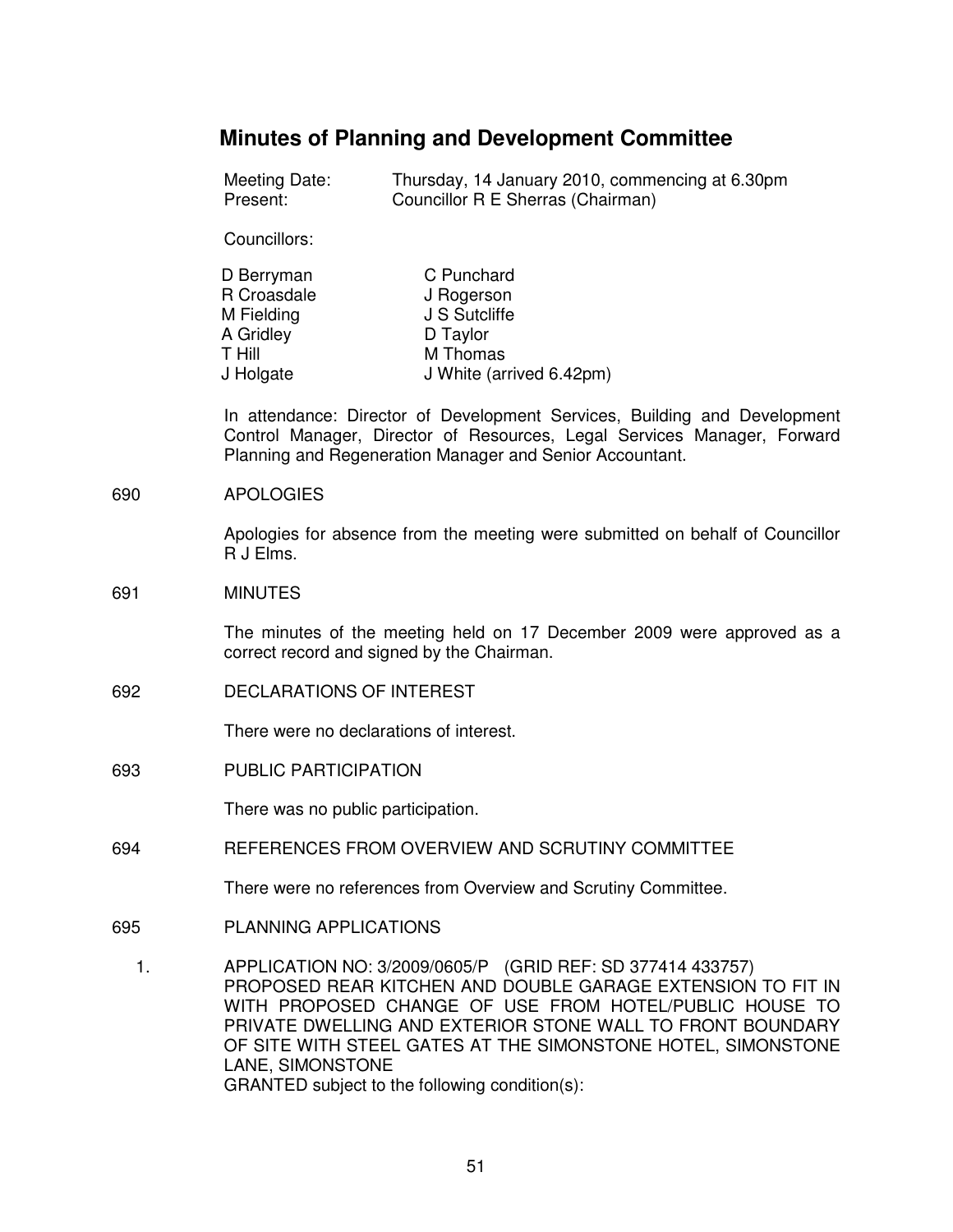1. The development must be begun no later than the expiration of three years beginning with the date of this permission.

 REASON: Required to be imposed in pursuance to Section 91 of the Town and Country Planning Act 1990.

2. This permission shall be implemented in accordance with the proposal as amended by plan received on the 24 November 2009.

 REASON: For the avoidance of doubt since the proposal was the subject of agreed amendments to the proposed access and visibility splays in the interests of highway safety and to comply with Policy G1 of the Ribble Valley Districtwide Local Plan.

3. Prior to the first use of the property as a private dwelling, the access into the site and the sightlines of 2.4m x 40m shall be formed and provided in accordance with the approved amended plan. Thereafter, nothing above 0.9m in height shall be planted, erected, placed or allowed to remain within the sightlines.

 REASON: In the interests of highway safety and to comply with Policy G1 of the Ribble Valley Districtwide Local Plan.

4. Precise specifications or samples of walling and roofing materials and details of any surface materials to be used including their colour and texture shall have been submitted to and approved in writing by the Local Planning Authority before their use in the proposed works.

 REASON: In order that the Local Planning Authority may ensure that the materials to be used are appropriate to the locality in accordance with Policy G1 of the Ribble Valley Districtwide Local Plan.

NOTE(S):

- 1. Based on the information provided, and given the close proximity of the proposal to a national high-pressure gas pipeline, any works must comply with the attached instruction booklet "Specification for Safe Working in the Vicinity of National Grid High Pressure Gas Pipelines and Associated Installations – Requirements for Third Parties" (SSW22). This requires the written permission prior to commencement of any works. There is a minimum 7 days notice required to prepare this written permission.
- 2. APPLICATION NO: 3/2009/0827/P (GRID REF: SD 364828 436850) PROPOSED THREE HOLIDAY COTTAGES WITH SEVEN KENNELS, EXERCISE AREA, PARKING AND ANCILLARY ACCOMMODATION AT LAND ADJACENT TO COUNTRY CAKES, ORCHARD PARK, STONEYGATE LANE, **RIBCHESTER**

GRANTED subject to the following condition(s):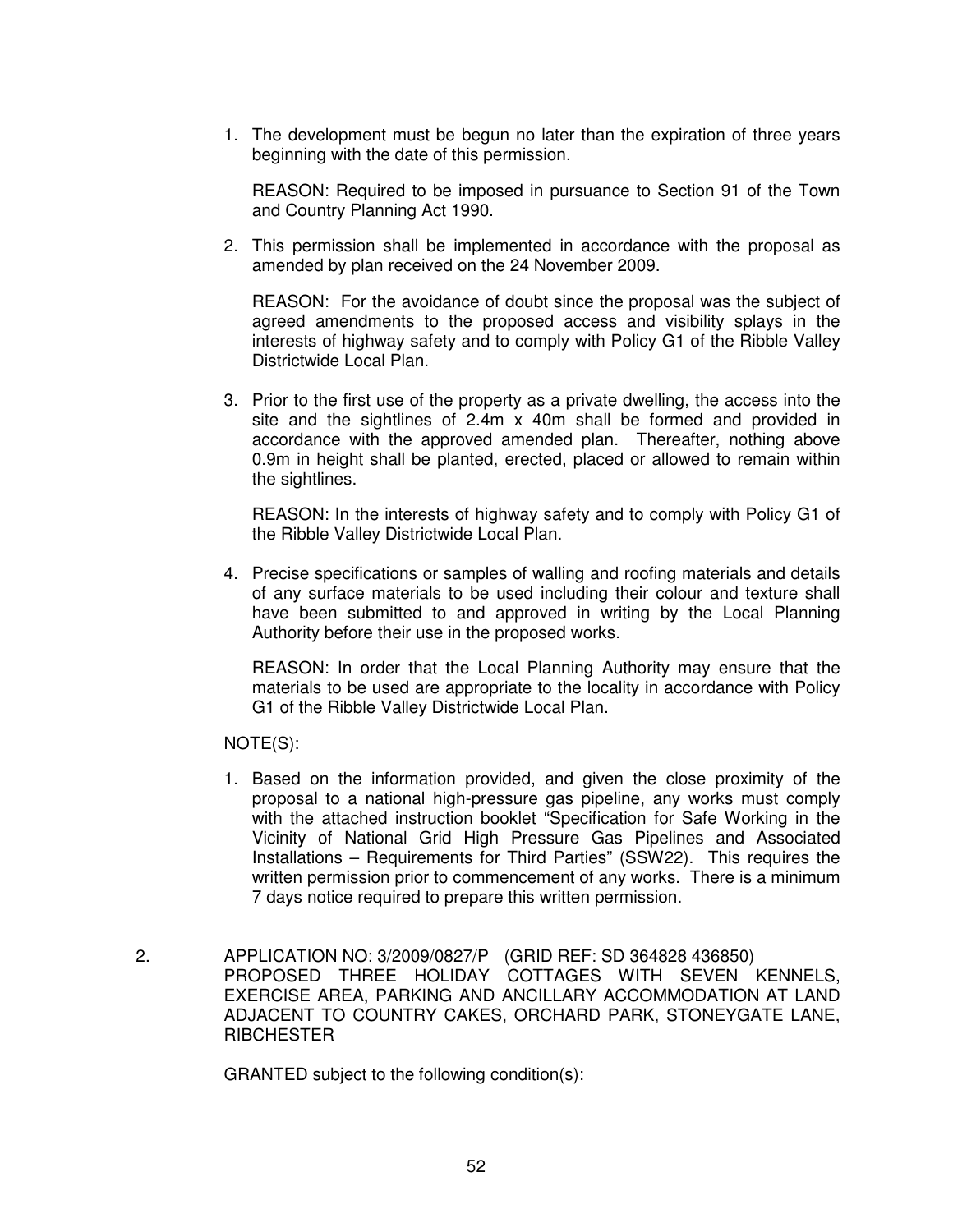1. The development must be begun no later than the expiration of three years beginning with the date of this permission.

 REASON: Required to be imposed in pursuance to Section 91 of the Town and Country Planning Act 1990.

2. The unit(s) of accommodation shall not be let to or occupied by any one person or group of persons for a continuous period of longer than 3 months in any one year and in any event shall not be used as a permanent accommodation. A register of such lettings shall be kept and made available to the Local Planning Authority to inspect on an annual basis.

 REASON: In order to comply with Policies G1, G5, ENV3 and RT1 of the Ribble Valley Districtwide Local Plan. The building is located in an area where the Local Planning Authority would not normally be minded to grant the use of building for a permanent residential accommodation.

3. The use of the kennels and grooming facilities shall be strictly in association with the holiday lets hereby approved. They shall not be used as a separate kennels/grooming business but shall be available for use only by those who are staying in the associated holiday accommodation.

 REASON: In the interests of highway safety and in order to safeguard amenity in accordance with Policy G1 of the Ribble Valley Districtwide Local Plan.

4. Precise specifications or samples of walling and roofing materials and details of any surface materials to be used including their colour and texture shall have been submitted to and approved in writing by the Local Planning Authority before their use in the proposed works.

 REASON: In order that the Local Planning Authority may ensure that the materials to be used are appropriate to the locality in accordance with Policy G1 of the Ribble Valley Districtwide Local Plan.

5. The development hereby permitted shall not be commenced until details of the landscaping of the site, including wherever possible the retention of existing trees, have been submitted to, and approved in writing by, the Local Planning Authority. The scheme shall indicate, as appropriate, the types and numbers of trees and shrubs, their distribution on site, those areas to be seeded, turfed, paved or hard landscaped, including details of any changes of level or landform and the types and details of all fencing and screening.

 The approved landscaping scheme shall be implemented in the first planting season following occupation or use of the development, whether in whole or part and shall be maintained thereafter for a period of not less than 5 years to the satisfaction of the Local Planning Authority. This maintenance shall include the replacement of any tree or shrub, which is removed, or dies, or is seriously damaged, or becomes seriously diseased, by a species of similar size to those originally planted.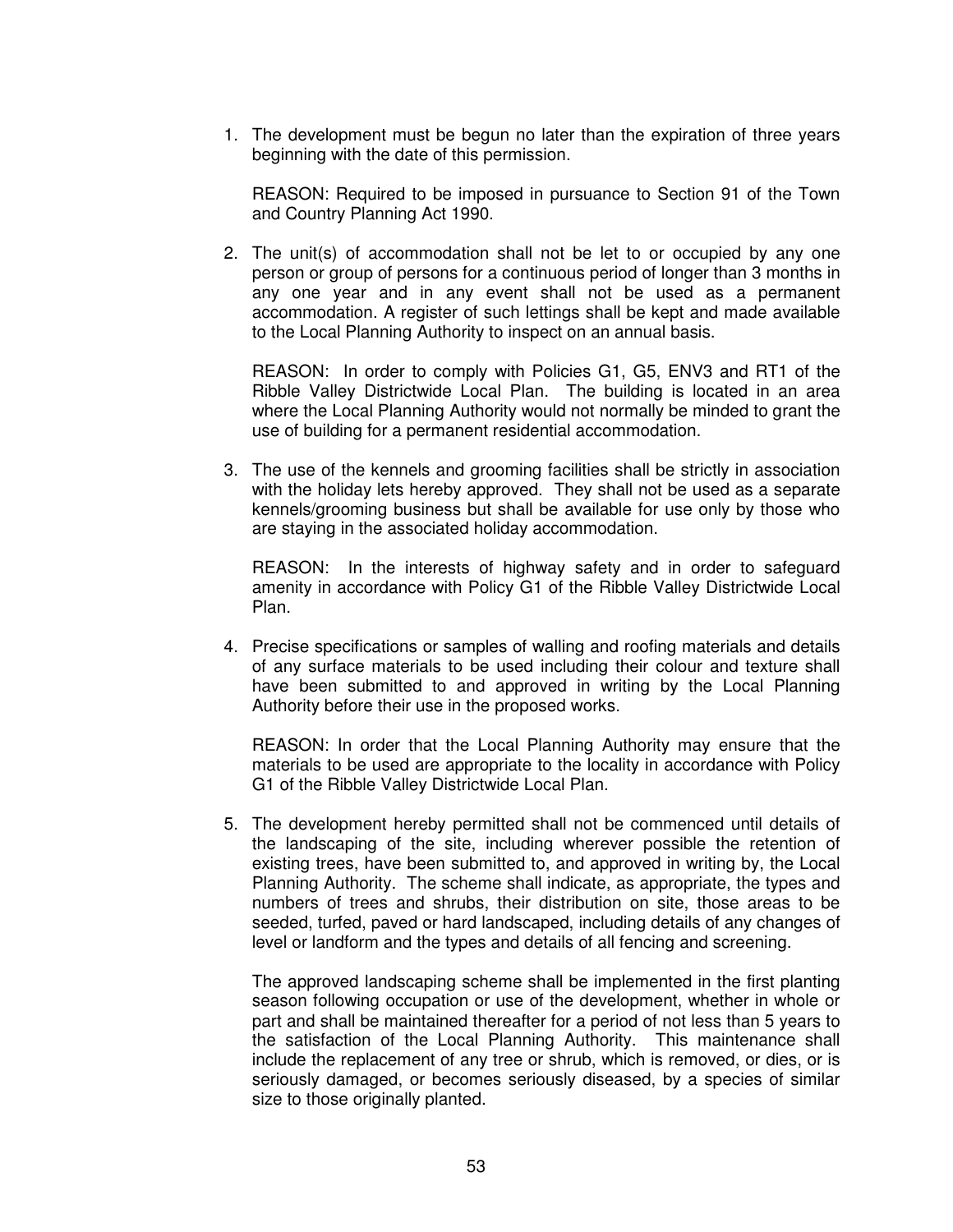REASON: In the interests of the amenity of the area and to comply with Policy G1 of the Ribble Valley Districtwide Local Plan.

6. Prior to commencement of development precise specifications of the method for waste disposal and the cleaning and disinfection regime for the kennels and exercise area shall be submitted to and approved in writing by the Local Planning Authority.

 REASON: In order to protect the local watercourse and in the interests of animal welfare in accordance with Policy G1 of the Ribble Valley Districtwide Local Plan.

 (Miss Yates spoke in favour of the above application. Ms Dickman against the above application.)

 3. APPLICATION NO: 3/2009/0902/P (GRID REF: SD 376544 443538) PROPOSED ERECTION OF WAREHOUSE AND INTERNAL SECURITY FENCING AT SHACKLETONS GARDEN CENTRE, CLITHEROE ROAD, **CHATBURN** 

GRANTED subject to the following condition(s):

1. The development must be begun no later than the expiration of three years beginning with the date of this permission.

 REASON: Required to be imposed in pursuance to Section 91 of the Town and Country Planning Act 1990.

2. There shall be no public access to the vehicles operation area off Worston Road which shall be kept free of obstructions at all times to enable use by delivery and service vehicles.

 REASON: In order that delivery vehicles can safely access the site at all times and in the interests of pedestrian safety in accordance with Policy G1 of the Ribble Valley Districtwide Local Plan.

3. The building hereby approved shall be used as a warehouse storage facility for the garden centre operating from the remainder of the site and shall not at any time operate or be used independently from the primary use of the site as a garden centre. There shall not at any time be allowed public access to the building or direct sales to any visiting member of the public from inside the building.

 REASON: For the avoidance of doubt and in the interests of amenity in accordance with Policy G1 of the Ribble Valley Districtwide Local Plan.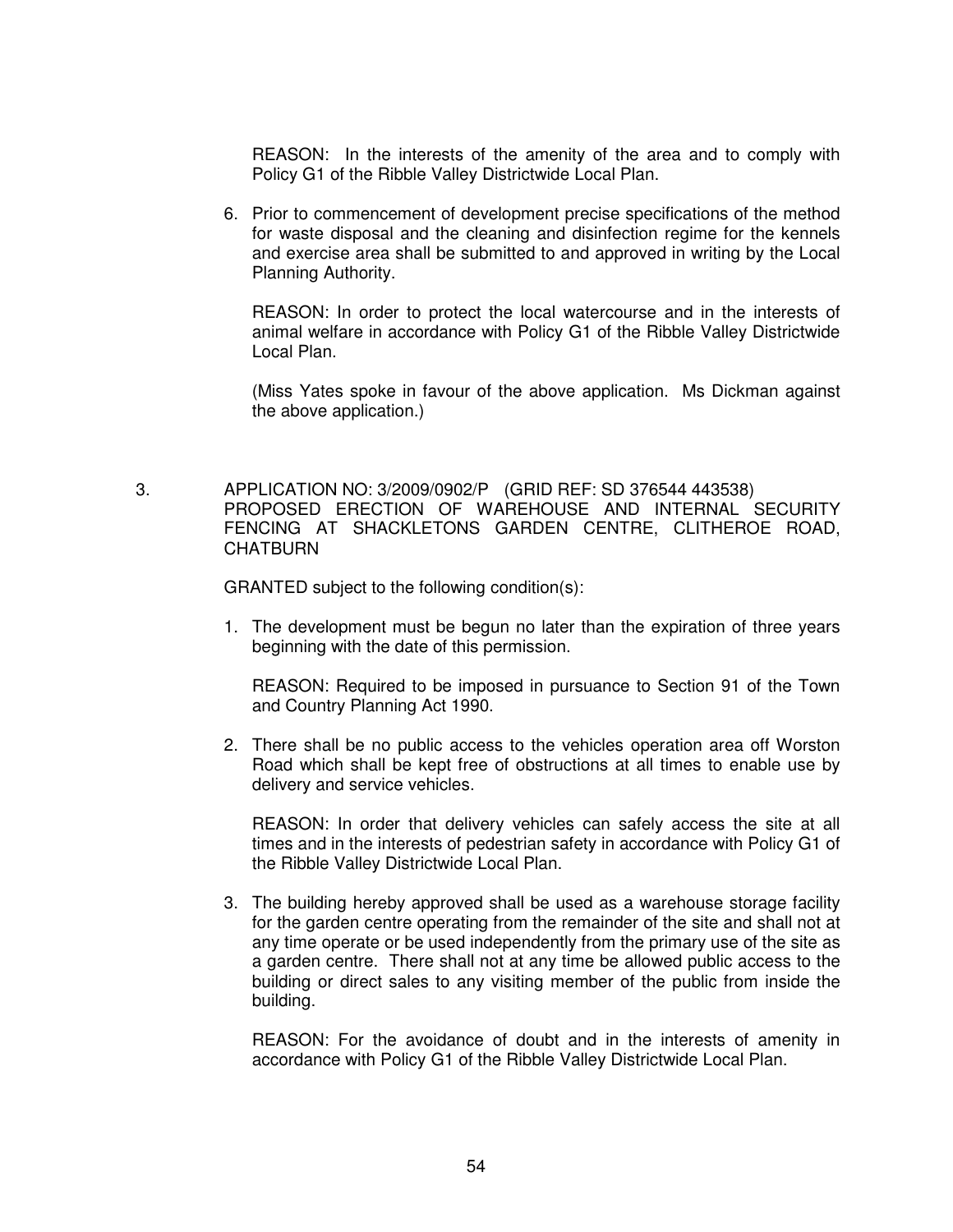4. APPLICATION NO: 3/2009/0924/P (GRID REF: SD 364805 435361) PROPOSED CHANGE OF USE OF OFFICE NO 1 TO A CONTROL ROOM FOR A TAXI COMPANY AT OFFICE 1, BEE MILL, RIBCHESTER

> (The Building and Development Control Manager reported that the Parish Council had withdrawn their objection.)

GRANTED subject to the following condition(s):

1. The development must be begun no later than the expiration of three years beginning with the date of this permission.

 REASON: Required to be imposed in pursuance to Section 91 of the Town and Country Planning Act 1990.

2. The development hereby permitted shall be used as a control room for a taxi company operated by not more than 2 persons at any one time.

 REASON: The permission granted is for a specific use, and it is considered that other similar or more intensive uses may give rise to adverse effects on the locality, contrary to the provisions of Policy G1 of the Ribble Valley Districtwide Local Plan.

- 3. The premises shall not be used as a taxi stand and no customers shall visit the premises, nor shall it be used as a between journeys operational base for drivers employed in the business and shall not be used by any other private hire/taxi drivers or operators. REASON: In the interests of the amenity of the area and to safeguard neighbouring residential amenity in accordance with Policy G1 of the Ribble Valley Districtwide Local Plan.
- 5. APPLICATION NO: 3/2009/0927/P (GRID REF: SD 368342 437933) PROPOSED LOFT EXTENSION TO THE EXISTING PROPERTY AND SINGLE STOREY EXTENSIONS TO THE SIDE AND FRONT WITH ROOMS IN THE ROOF SPACE. PROPOSED DORMER WINDOWS TO THE NORTHEAST ELEVATION AND A DORMER WINDOW AND A BALCONY TO THE NORTHWEST ELEVATION (RE-SUBMISSION) AT 10 THE DENE, HURST GREEN

(The Building and Development Control Manager reported an additional letter of objection.)

GRANTED subject to the following condition(s):

1. The development must be begun not later than the expiration of three years beginning with the date of this permission.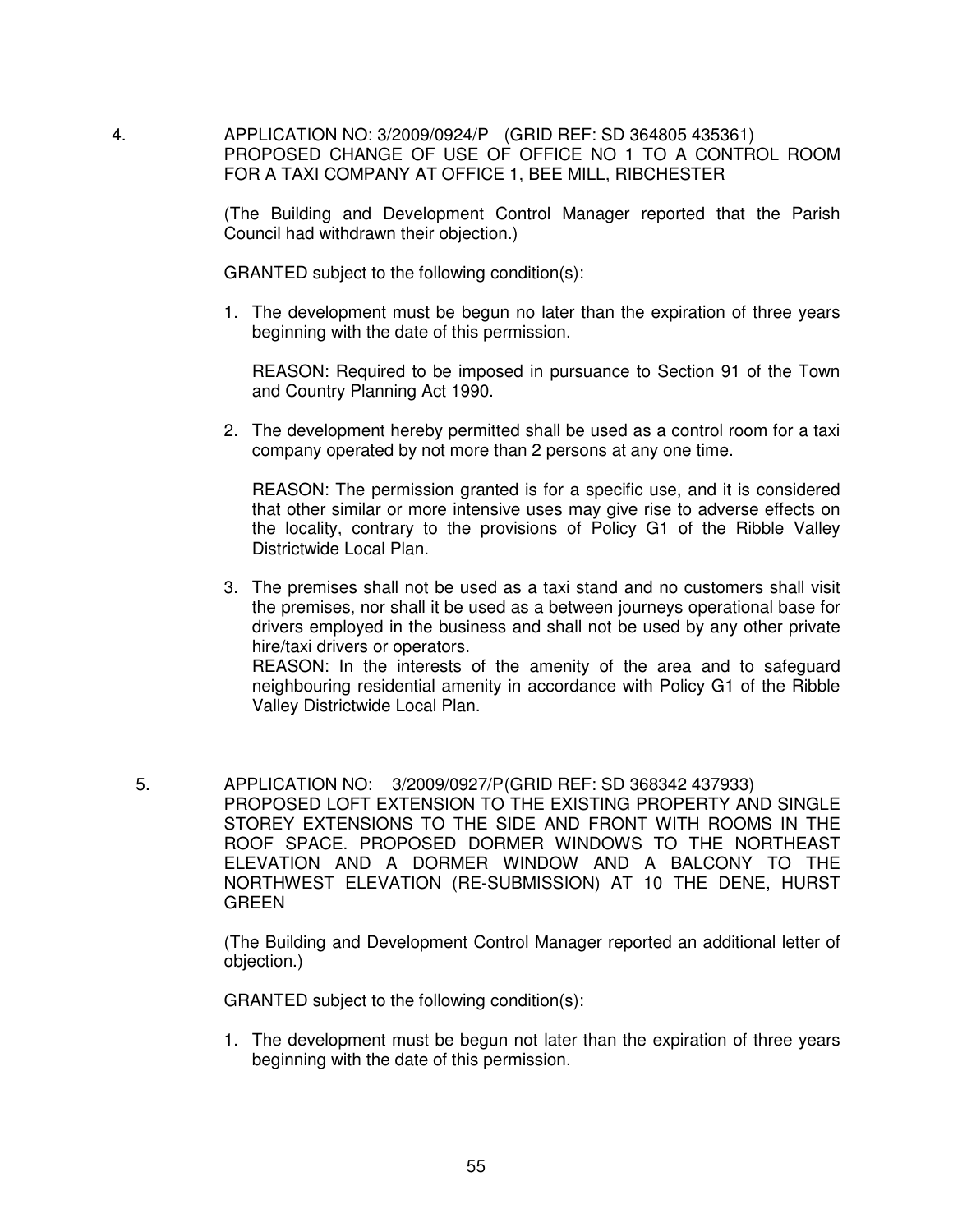REASON: Required to be imposed in pursuance to Section 91 of the Town and Country Planning Act 1990.

2. This permission shall be implemented in accordance with the proposal as indicated on the plan drawing APO11109, the amended plan AP021109 dated 16 December 2009 and the A4 site plan marked 'car turning area'.

REASON: For the avoidance of doubt and to clarify which plans are relevant.

3. Precise specifications and samples of walling and roofing materials and details of any window and door surrounds including materials to be used shall have been submitted to and approved in writing by the Local Planning Authority before their use in the proposed works.

 REASON: In order that the Local Planning Authority may ensure that the materials to be used are appropriate to the locality in accordance with Policy G1 of the Ribble Valley Districtwide Local Plan and the adopted Supplementary Planning Guidance – "Extensions and Alterations to Dwellings".

4. All doors and windows shall be in timber and retained as such in perpetuity.

 REASON: To comply with Policies G1, ENV1 and ENV16 of the Ribble Valley Districtwide Local Plan to ensure a satisfactory standard of appearance in the interests of visual amenity.

5. Notwithstanding the details shown upon the approved plans, the proposed Velux roof lights shall be of the Conservation Type, recessed with a flush fitting, details of which shall be further submitted to and approved by the Local Planning Authority before development commences upon the site.

 REASON: In the interests of visual amenity in order to retain the character of the barn and to comply with Policies G1, ENV1 and ENV16 of the Ribble Valley Districtwide Local Plan.

6. Unless otherwise agreed in writing with the Local Planning Authority the development shall be carried out in strict accordance with the recommendations of the bat survey and report submitted with the application dated 15 September 2008.

 REASON: To comply with policies G1 and ENV7 of the Ribble Valley Districtwide Local Plan ensuring that no species/habitat protected by the Wildlife and Countryside Act 1981 are destroyed.

7. The proposed garage shall not be used for any purpose (including any purpose ordinarily incidental to the enjoyment of the dwelling house as such) which would preclude its use for the parking of a private motor vehicle.

 REASON: In the interests of visual amenity and to facilitate adequate vehicle parking and/or turning facilities to serve the dwelling in accordance with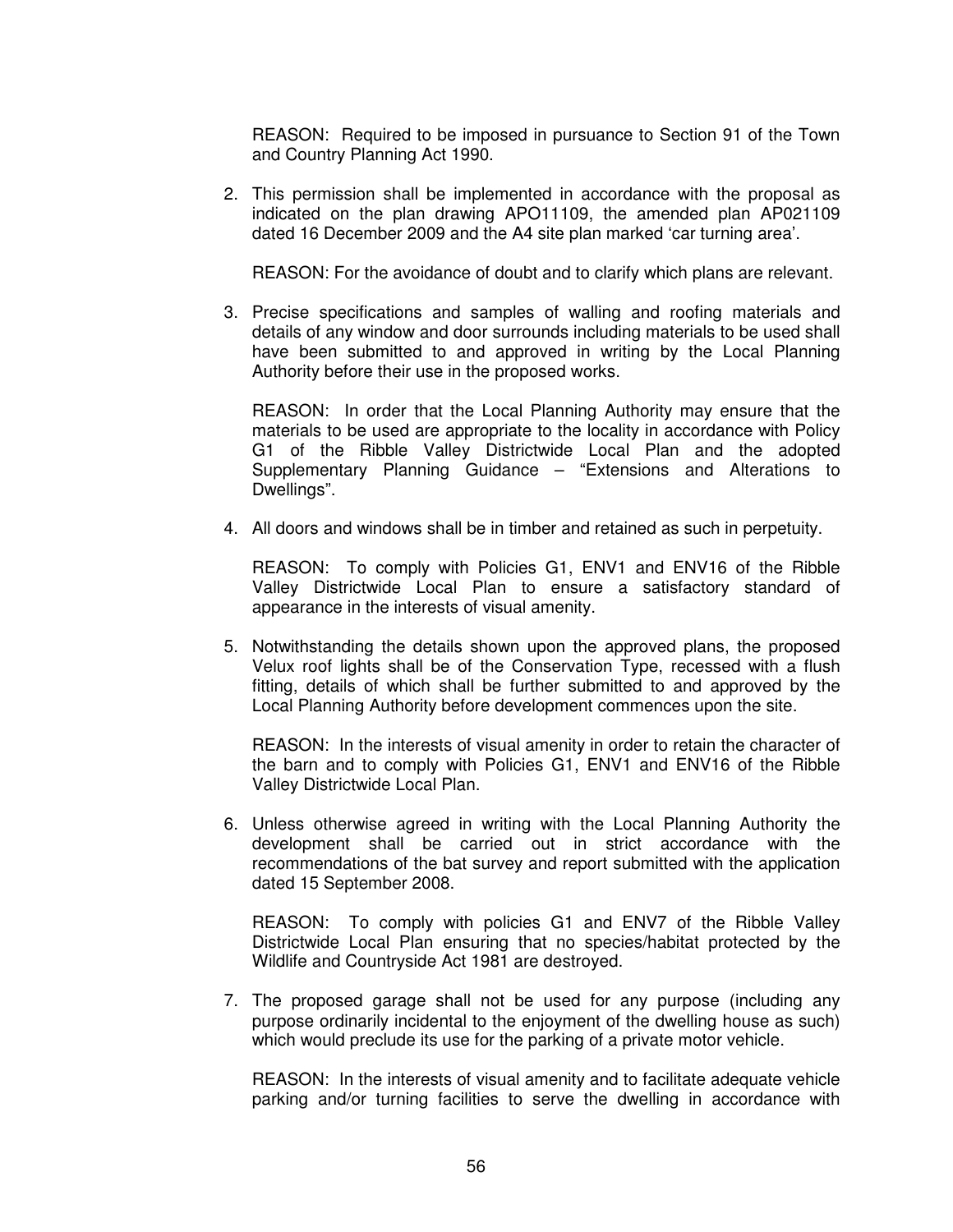Policy G1 of the Ribble Valley Districtwide Local Plan and the adopted Supplementary Planning Guidance "Extensions and Alterations to Dwellings".

8. The layout of the development shall 'in perpetuity' include provisions to enable vehicles to enter and leave the highway in forward gear and such provisions shall be laid out in accordance with the details indicated on the site plan marked 'Car Turning Area' and the vehicular turning space shall be laid out and be available for use before the works are completed.

 REASON: To comply with Policy G1 of the Ribble Valley Districtwide Local Plan. Vehicles reversing to and from the highway are a hazard to other road users.

(Mr Riley spoke in favour of the above application.)

 6. APPLICATION NO: 3/2009/0956/P (GRID REF: SD 373276 436247) PROPOSED ALTERATION TO THE EXISTING PREMISES TO RELOCATE 'COOKIES' LICENSED CAFÉ FROM THE FIRST TO THE GROUND FLOOR – CHANGE OF USE FROM CLASS A1 TO A4 AT MAUREEN COOKSON LTD, GEORGE STREET, WHALLEY

GRANTED subject to the following condition(s):

1. The development must be begun no later than the expiration of three years beginning with the date of this permission.

 REASON: Required to be imposed in pursuance to Section 91 of the Town and Country Planning Act 1990.

2. The café/wine bar use hereby permitted shall operate only between the hours of 9am and 7.30pm on any day.

 REASON: To comply with the terms of the application and in the interests of the amenities of nearby residents and to comply with Policy G1 of the Ribble Valley Districtwide Local Plan.

3. From the time of the first use of the café/wine bar hereby permitted, the floor space at first floor level that is currently utilised by the existing licensed café, shall be used for A1 retail purposes only.

 REASON: To comply with the terms of the application and because any intensification of the A3/A4 use of the building could be detrimental to the character of the area and the amenities of nearby residents contrary to Policy G1 of the Ribble Valley Districtwide Local Plan.

(Ms Cookson spoke in favour of the above application.)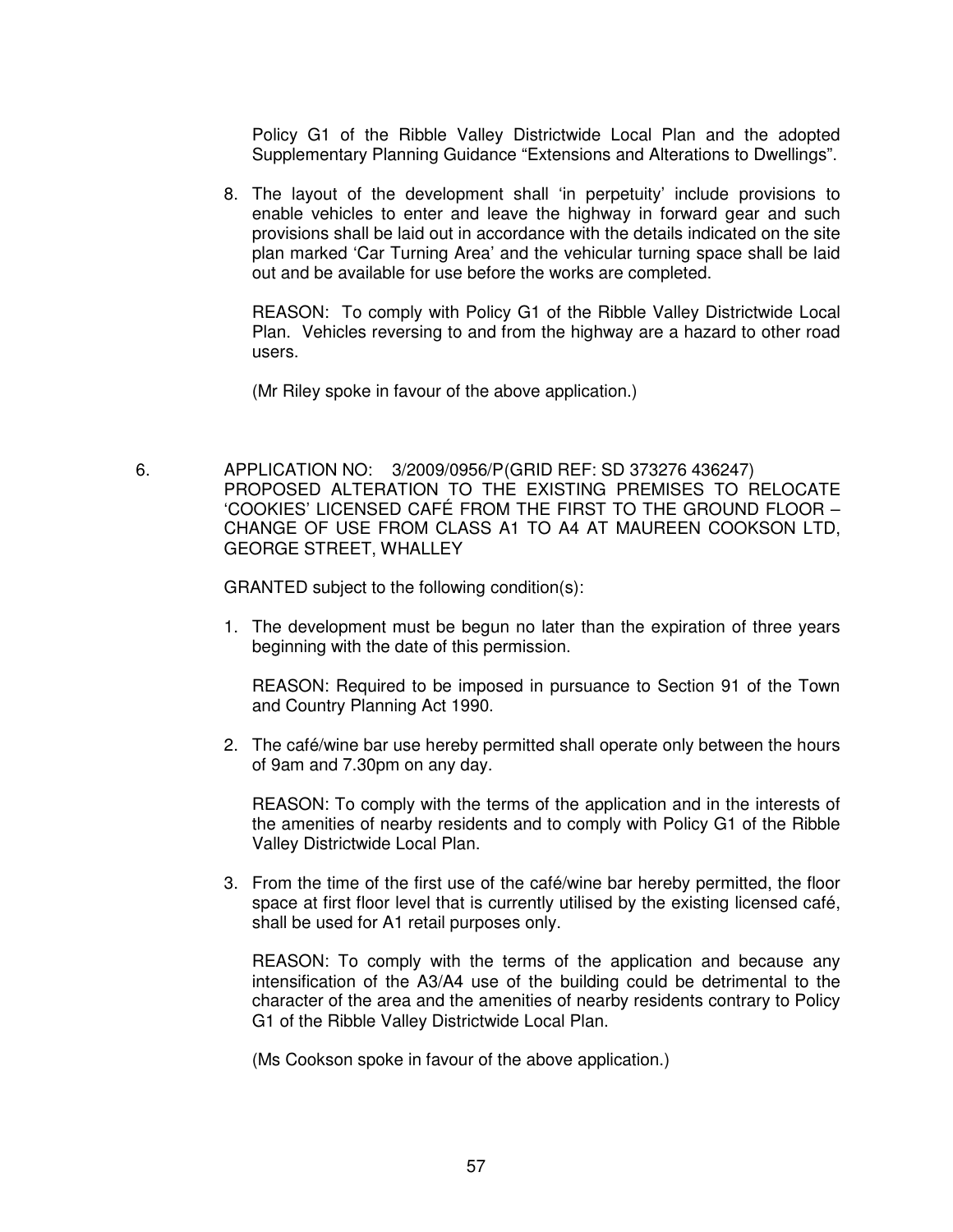## 7. APPLICATION NO: 3/2009/0997/P (GRID REF: SD 385080 452222) PROPOSED AGRICULTURAL BUILDING AT SLACK FARM, NEWSHOLME

GRANTED subject to the following condition(s):

1. The development must be begun no later than the expiration of three years beginning with the date of this permission.

 REASON: Required to be imposed in pursuance to Section 91 of the Town and Country Planning Act 1990.

2. Precise specifications or samples of walling and roofing materials and details of any surface materials to be used including their colour and texture shall have been submitted to and approved in writing by the Local Planning Authority before their use in the proposed works.

 REASON: In order that the Local Planning Authority may ensure that the materials to be used are appropriate to the locality in accordance with Policy G1 of the Ribble Valley Districtwide Local Plan.

3. This permission shall relate to the proposal as amended by plan received on 13 January 2010 – plan reference P1289/001A in relation to the elevational changes and also drawing numbers P1289/002, P1289/003, P1289/004.

 REASON: For the avoidance of doubt since the proposal has been subject of agreed amendments.

MATTERS DEALT WITH UNDER DELEGATED POWERS

## 696 APPLICATIONS APPROVED

| <b>Plan No:</b> | Proposal:                                                                                                                                                                                                                                                                                                                                                                                                                                                           | Location:                         |
|-----------------|---------------------------------------------------------------------------------------------------------------------------------------------------------------------------------------------------------------------------------------------------------------------------------------------------------------------------------------------------------------------------------------------------------------------------------------------------------------------|-----------------------------------|
| 3/2009/0636/P   | In order to stabilise the north west<br>gable it is proposed to build a new Pendleton<br>leaf of reclaimed semi coarsed<br>rubble stone and random quoins with<br>cement pointing finished flush or<br>slightly recessed, or generally to<br>match the front elevation of the<br>existing house. The overall width of<br>the new leaf will be 305mm. The<br>roof will be extended in reclaimed<br>matching blue slate and existing<br>copings and kneelers refitted | <b>Bullcocks Farm</b>             |
| 3/2009/0691/P   | Application for discharge of Salesbury Hall<br>conditions No 6 (landscaping of site),<br>condition 8 (building recording and                                                                                                                                                                                                                                                                                                                                        | Salesbury Hall Lane<br>Ribchester |
| Cont/           | analysis), condition 3 (materials),                                                                                                                                                                                                                                                                                                                                                                                                                                 |                                   |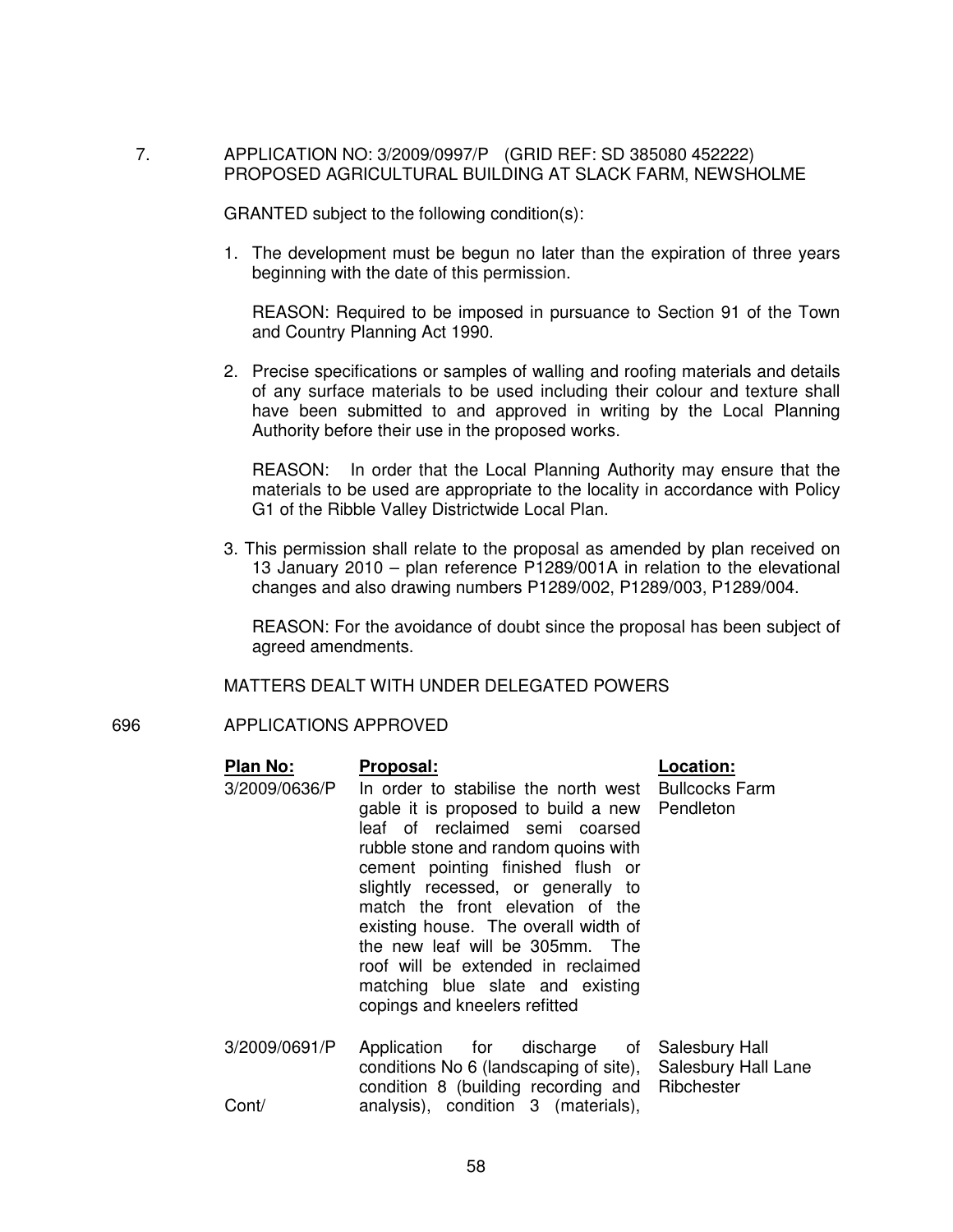| Plan No:                                            | Proposal:                                                                                                                                                                                        | Location:                                                                            |
|-----------------------------------------------------|--------------------------------------------------------------------------------------------------------------------------------------------------------------------------------------------------|--------------------------------------------------------------------------------------|
| Cont                                                | condition 4 (timber windows and<br>doors), condition 13 (travel plan) of<br>planning consent 3/2007/1048/P                                                                                       |                                                                                      |
| 3/2009/0714/P                                       | Demolition of existing attached store<br>and construction of replacement to<br>improved<br>provide<br>and<br>extended<br>living and bedroom accommodation                                        | The Farmhouse<br><b>Cunliffe Moss Farm</b><br>Mellor                                 |
| 3/2009/0793/P                                       | Proposed conservatory to the rear                                                                                                                                                                | 19 Barn Croft<br>Clitheroe                                                           |
| 3/2009/0867/P                                       | Addition of new window on gable<br>end and replacement of roof lights<br>with large conservation roof lights                                                                                     | <b>Riverside Barn</b><br>Riverside<br>Ribchester                                     |
| 3/2009/0873/P                                       | Proposed replacement garage                                                                                                                                                                      | 6 Waverley Road<br>Ramsgreave                                                        |
| 3/2009/0884/P                                       | Extension of garage to front of house                                                                                                                                                            | Fairways<br>24 Whinney Lane<br>Langho                                                |
| 3/2009/0893/P                                       | Proposed conservatory                                                                                                                                                                            | 4 Church Lane<br>Mellor                                                              |
| 3/2009/0896/P                                       | Single storey rear kitchen extension                                                                                                                                                             | 82 Chatburn Road<br>Clitheroe                                                        |
| 3/2009/0899/P<br>(PP) and<br>3/2009/0900/P<br>(ABC) | Reinstatement<br>of<br>structure<br>and<br>remedial<br>internal/external<br>works<br>following fire damage together with<br>new external escape stair from the<br>manager's flat                 | The Swan and Royal<br>Hotel<br>Castle Street, Clitheroe                              |
| 3/2009/0901/P                                       | Replace the existing steel container<br>store and build a new blockwork<br>store to match the existing garage                                                                                    | <b>RC</b><br>Augustine's<br>St<br>School<br><b>Elker Lane</b><br><b>Billington</b>   |
| 3/2009/0903/P                                       | Removal of the existing conservatory<br>and replacement with a sun room                                                                                                                          | Sagar Barn<br><b>Higher Hodder</b><br>Clitheroe                                      |
| 3/2009/0906/P                                       | Change of use of retail premises to<br>residential use                                                                                                                                           | <b>Bowdon Books</b><br>33 Lowergate, Clitheroe                                       |
| 3/2009/0911/P                                       | Proposed new entrance and admin<br>areas                                                                                                                                                         | St Wilfrids R.C. Primary<br>St<br><b>Wilfrids</b><br>School,<br>Terrace<br>Longridge |
| 3/2009/0914/P                                       | Single storey side extension                                                                                                                                                                     | <b>Clitheroe Golf Club</b><br><b>Whalley Road</b><br>Pendleton                       |
| 3/2009/0918/P                                       | Application<br>for<br>the<br>renewal<br>of<br>planning consent 3/2006/1040/P to<br>clear the existing storage yard and<br>storage<br>erect<br>a<br>new<br>building<br>including staff facilities | <b>Read Garden Centre</b><br>Old Coal Staithe<br>Read                                |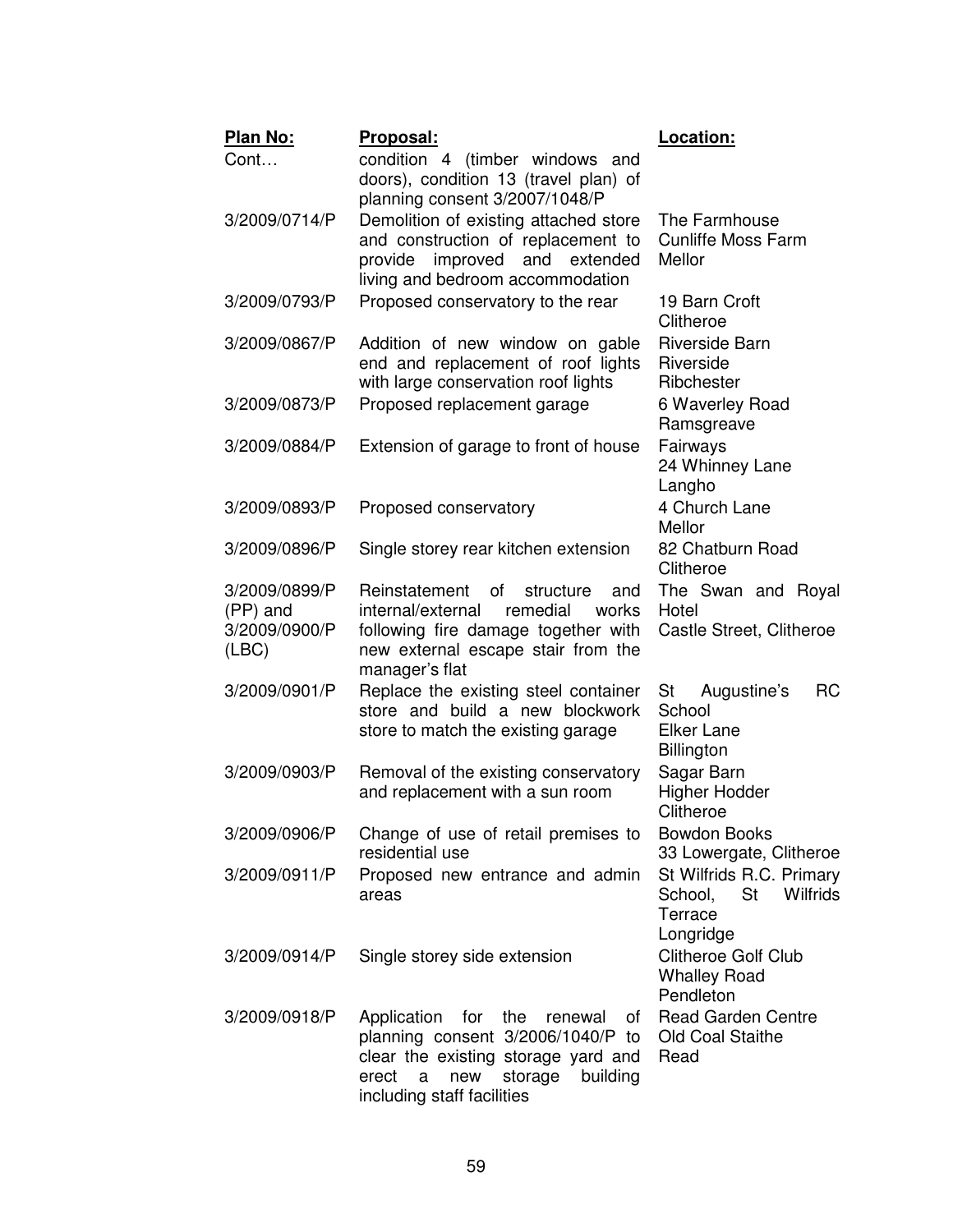| Plan No:<br>3/2009/0922/P | Proposal:<br>Construction of a timber and glazed<br>garden room                                                                                                                                                                               | Location:<br>Incy Bobbin Mill<br>10 Longridge Road<br><b>Hurst Green</b> |
|---------------------------|-----------------------------------------------------------------------------------------------------------------------------------------------------------------------------------------------------------------------------------------------|--------------------------------------------------------------------------|
| 3/2009/0923/P             | Conversion of existing garage to<br>family room, erection of new garage<br>and conversion of flat roof to pitched                                                                                                                             | Llamedos<br>8 Rogersfield, Langho                                        |
| 3/2009/0930/P             | Application for the discharge of<br>conditions no. 2 (relating to building<br>materials) and condition no. 6<br>(relating to tree protection measures)<br>of planning consent 3/2008/1048/P<br>at land to rear of                             | The Cottage<br>Lower Lane<br>Longridge                                   |
| 3/2009/0931/P             | First floor side extension over the<br>existing garage                                                                                                                                                                                        | 14 Yew Tree Close<br>Clayton-le-Dale                                     |
| 3/2009/0935/P             | Application for discharge of condition<br>no. 2 (relating to material samples),<br>condition no.3 (relating to screen<br>fencing) and condition no.4 (relating<br>archaeological<br>an<br>report of<br>to<br>planning consent 3/2009/0308/P   | <b>Blue Slates</b><br>Sunnyside Avenue<br>Ribchester                     |
| 3/2009/0938/P             | Construction of timber pavilion to be<br>located on a playing field, and<br>installation of a trim trail, which will<br>also be located on a playing field                                                                                    | St Mary RC School<br><b>Whalley Road</b><br>Langho                       |
| 3/2009/0939/P             | Demolition of an existing building,<br>small extension of curtilage and<br>erection of garage and another<br>building to be used as stables and<br>agricultural<br>for<br>purposes.<br>Resubmission of planning consent<br>3/2009/0347P       | Lambing Clough Barn<br>Lambing Clough Lane<br><b>Hurst Green</b>         |
| 3/2009/0946/P             | Install a drop kerb                                                                                                                                                                                                                           | 37 Edisford Road<br>Clitheroe                                            |
| 3/2009/0962/P             | Proposed change from sunbed 82-86 Lowergate<br>treatment salon to form 2No retail<br>shops with a self contained flat at<br>first floor, resubmission of previously<br>approved application<br>to<br>include<br>alterations to the shop front | Clitheroe                                                                |
| 3/2009/0940/P             | Proposed roof over existing slurry<br>store (Phase 1)                                                                                                                                                                                         | Fair Oak Farm<br>Leagram-in-Bowland<br>Chipping                          |
| 3/2009/0941/P             | Proposed roof over existing slurry<br>store (Phase 2)                                                                                                                                                                                         | Fair Oak Farm<br>Leagram-in-Bowland<br>Chipping                          |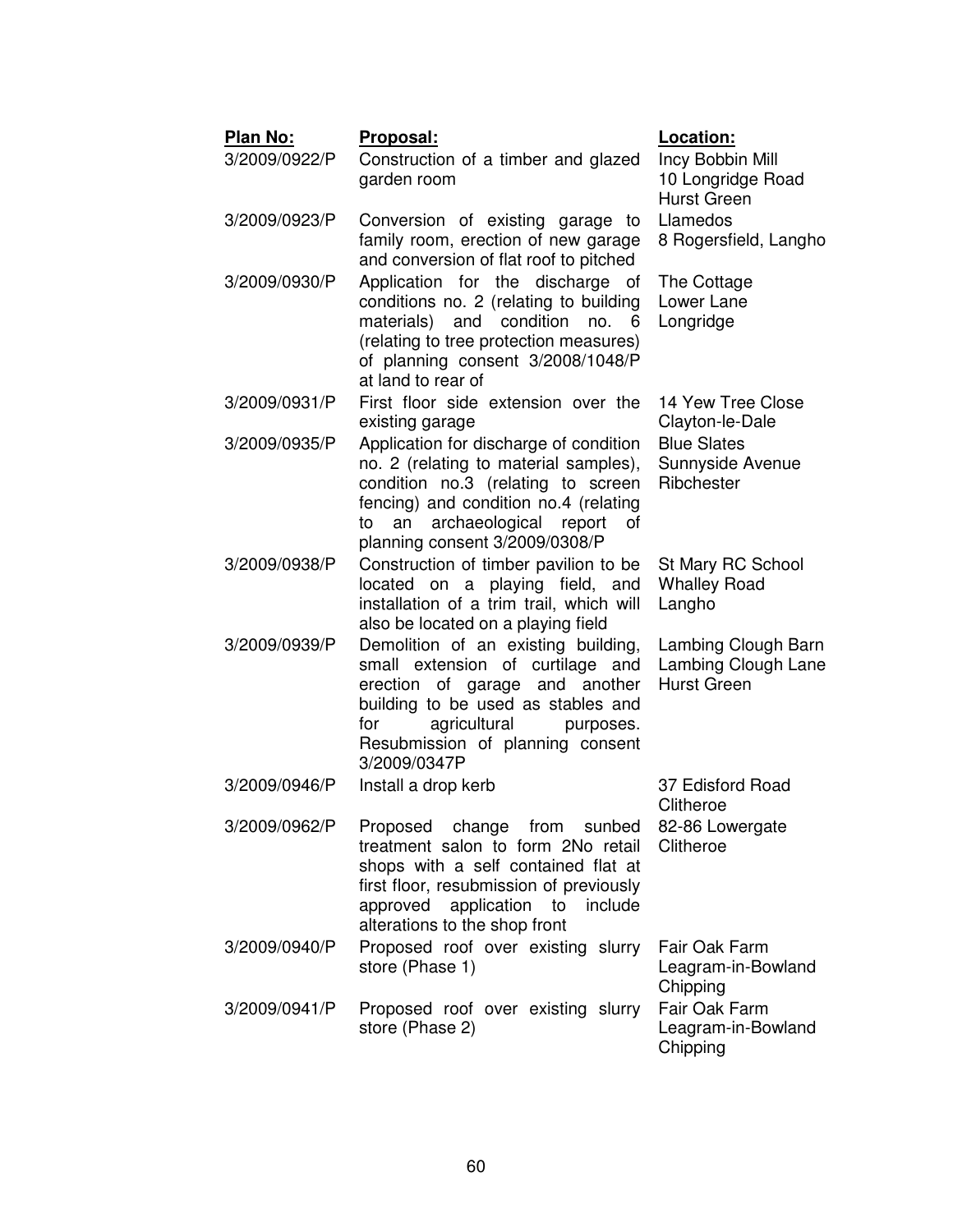| Plan No:      | <u> Proposal:</u>                                                                                                                                                                                                                                                                     | Location:                                                                          |
|---------------|---------------------------------------------------------------------------------------------------------------------------------------------------------------------------------------------------------------------------------------------------------------------------------------|------------------------------------------------------------------------------------|
| 3/2009/0942/P | New first floor side extension to<br>create additional sleeping space.<br>Altered roof profile to include 2<br>hipped ends to ensure the new<br>design is sympathetic to the existing<br>house                                                                                        | Knunck<br>3<br><b>Knowles</b><br><b>Drive</b><br>Clitheroe                         |
| 3/2009/0944/P | Change of use of vacant shop from<br>A3 to A1 use (Re-submission)                                                                                                                                                                                                                     | 16A Berry Lane<br>Longridge                                                        |
| 3/2009/0949/P | Conversion of the garage/games<br>room into dwelling                                                                                                                                                                                                                                  | Ashgrove Barn<br>1 Shawbridge Street<br>Clitheroe                                  |
| 3/2009/0954/P | Convert<br>existing<br>into<br>garage<br>reception room, build a first floor<br>extension above and add a small<br>utility room to the rear.<br>Internal<br>alterations to existing building                                                                                          | 50 Bracken Hey<br>Clitheroe                                                        |
| 3/2009/0958/P | Conversion of the garage/games<br>room into dwelling (LBC) in the<br>grounds                                                                                                                                                                                                          | Ashgrove Barn<br>1 Shawbridge Street<br>Clitheroe                                  |
| 3/2009/0959/P | Application for the discharge<br>of<br>conditions<br>no.<br>$\mathbf{2}$<br>(relating<br>to<br>materials), condition no. 6 (relating<br>to velux rooflights) and condition no.<br>10<br>(relating<br>to<br>archaeological<br>recording)<br>planning<br>of<br>consent<br>3/2006/0724/P | The Stables<br>Eaves House Farm<br><b>Waddington Road</b><br><b>West Bradford</b>  |
| 3/2009/0965/P | Application for the discharge of<br>condition no. 2 (relating to materials)<br>of planning consent 3/2009/0060/P                                                                                                                                                                      | The Old Vicarage<br>Lower Lane<br>Longridge                                        |
| 3/2009/0969/P | Creation of a new doorway and<br>painting of external render                                                                                                                                                                                                                          | <b>Brungerley Building</b><br><b>Waddow Hall, Clitheroe</b>                        |
| 3/2009/0972/P | Proposed extension of existing porch<br>and construction of first floor balcony                                                                                                                                                                                                       | <b>Crannifer Cottage</b><br>Garstang Road,<br>Chipping                             |
| 3/2009/0979/P | Demolition of concrete block built<br>workshop/storage<br>building<br>with<br>corrugated asbestos roof to make<br>way for a housing development (see<br>application 3/2009/0821/P) on land<br>at the end of                                                                           | Severn Street<br>Longridge                                                         |
| 3/2009/0981/P | Replace old canopy and erection of<br>a new canopy                                                                                                                                                                                                                                    | <b>Clitheroe Cricket &amp;</b><br><b>Tennis Club</b><br>Chatburn Road<br>Clitheroe |
| 3/2009/0982/P | Single storey rear extension                                                                                                                                                                                                                                                          | 59 Fairfield Drive<br>Clitheroe                                                    |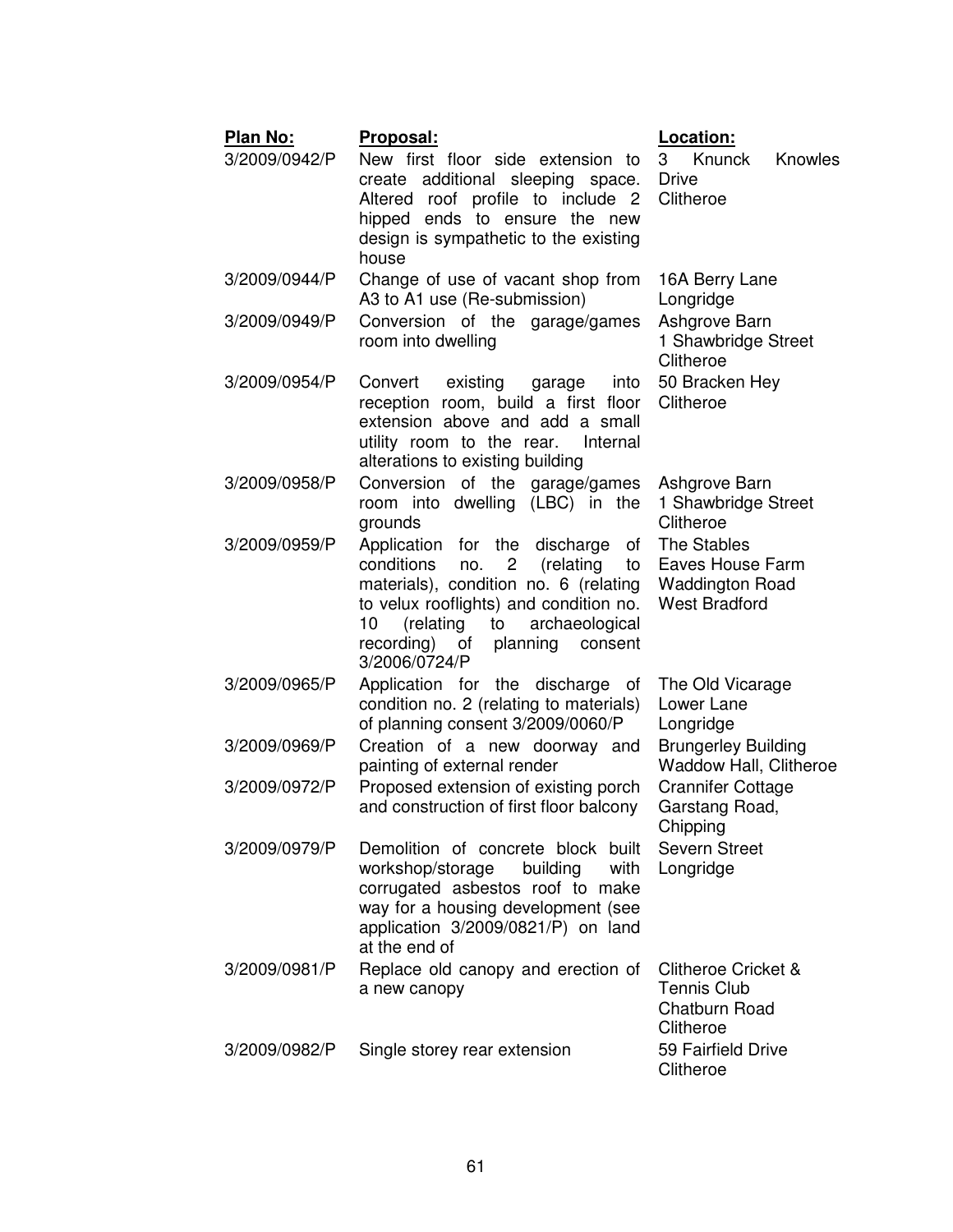## Plan No: Proposal: **Proposal:** Location:

 3/2009/0986/P Application for discharge of condition no. 4 (archaeological recording) of planning consent 3/2009/0287 3/2009/0998/P Application for a non-material amendment to planning consent 3/2009/0155/P, to alter the roof for the proposed porch on the organic café from mono-pitch glazed roof to duo-pitch slate and amended window/door dimensions

The Heaning Dunsop Road Newton-in-Bowland The Sanctuary of **Healing** Dewhurst Road Langho

## 697 APPLICATIONS REFUSED

| Plan No:      | Proposal:                                                                                                                                                   | Location:                                                     | <b>Reasons for</b><br><b>Refusal</b>                                                                                                                                                               |
|---------------|-------------------------------------------------------------------------------------------------------------------------------------------------------------|---------------------------------------------------------------|----------------------------------------------------------------------------------------------------------------------------------------------------------------------------------------------------|
| 3/2009/0834/P | Construction of<br>bay<br>windows<br>to<br>rear<br>the<br>elevation<br>οf<br>property at                                                                    | 2 Corn Mill Mews<br>Whalley<br>Clitheroe                      | Policy<br>G <sub>1</sub><br>and<br>ENV <sub>16</sub>                                                                                                                                               |
| 3/2009/0951/P | First floor extension<br>the<br>existing<br>above<br>with a new<br>kitchen<br>window in the gable<br>and<br>the<br>wall<br>construction of a new<br>doorway | 13 Main Street<br>Bolton-by-<br><b>Bowland</b>                | G1 and $ENV16$ -<br>Detrimental to the<br>character<br>and<br>appearance of the<br>property within a<br>designated<br>Conservation Area<br>and the setting of<br>the adjacent Listed<br>Buildings. |
| 3/2009/0955/P | First<br>floor<br>side<br>extension over lounge<br>to form bedroom                                                                                          | Spout<br>The<br>Old<br>House<br><b>Whinney Lane</b><br>Mellor | G1, ENV3<br>and<br>H17 - Detrimental<br>impact upon<br>the<br>character of<br>the<br>building and upon<br>visual<br>the<br>amenities<br>of the<br>area.                                            |

## 698 SECTION 106 UPDATES

None.

699 AGRICULTURAL NOTIFICATIONS WHERE PLANNING CONSENT **WILL** BE NECESSARY

| <b>Plan No:</b> | Proposal:                    | Location:             |
|-----------------|------------------------------|-----------------------|
| 3/2009/1015/P   | Proposed concrete slurry pit | Mylah Farm, Rimington |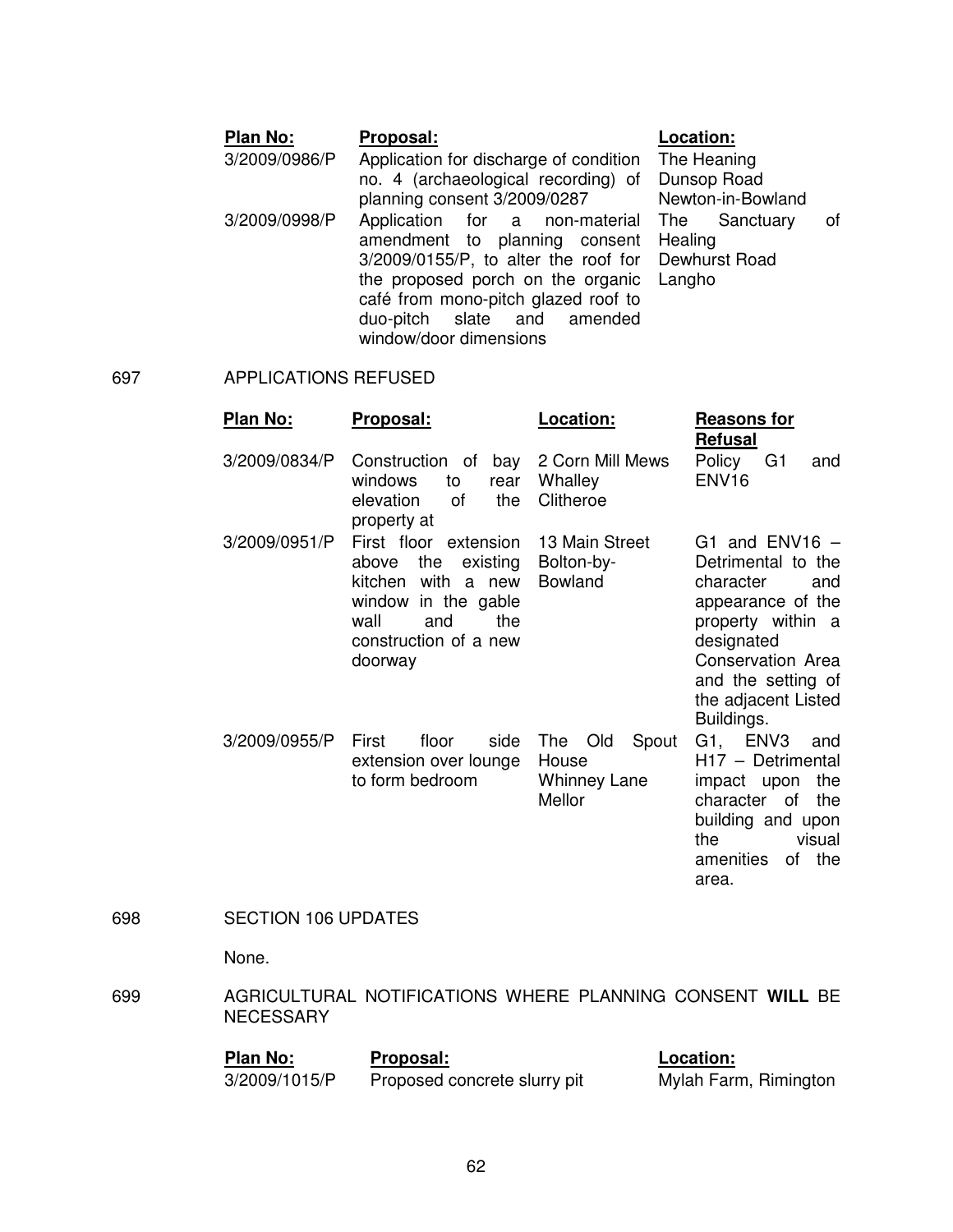700 CERTIFICATE OF LAWFULNESS FOR A PROPOSED USE OR DEVELOPMENT

| 3/2009/0932/P<br>for a Lawful 15 Albany Drive<br>Application<br>Development Certificate for a Copster Green | Location: |
|-------------------------------------------------------------------------------------------------------------|-----------|
| proposed side extension at ground<br>floor to provide an en-suite                                           |           |

701 APPLICATIONS WHERE SECTION 106 HAS NOW BEEN ISSUED

| Plan No:      | <b>Proposal:</b>                                                                                          | Location: |
|---------------|-----------------------------------------------------------------------------------------------------------|-----------|
| 3/2009/0374/P | Construction of 2 retail units at Central Garage<br>ground floor and construction of 2 Manor Road Whalley |           |
|               | flats at first floor (live/work units)                                                                    |           |

## 702 APPLICATIONS WITHDRAWN

| Plan No:<br>3/2009/0196/P | Proposal:<br>To professionally clean the war<br>memorial<br>in<br>Garden<br>the<br>of<br>Remembrance in Clitheroe Castle<br>Grounds | Location:<br>Garden of<br>Remembrance<br><b>Clitheroe Castle</b><br>Castlegate<br>Clitheroe |
|---------------------------|-------------------------------------------------------------------------------------------------------------------------------------|---------------------------------------------------------------------------------------------|
| 3/2009/0553/P             | Outline planning permission for the<br>erection of 2No 3 bed two storey<br>semi detached residential units                          | Land north<br>west<br>0f<br><b>Police Station</b><br><b>Preston Road</b><br>Ribchester      |
| 3/2009/0750/P             | Single storey mono pitched side<br>extension and detached double<br>garage and associated                                           | The Cottage<br>Lower Lane<br>Longridge                                                      |
| 3/2009/0783/P             | Demolition of existing buildings<br>and construction of a replacement<br>dwelling                                                   | Rowan Cottage<br>Old Clitheroe Road<br>Dutton                                               |
| 3/2009/0802/03/<br>04/05  | Phases 1-4 of a free range poultry<br>building and mobile home for<br>agricultural worker for a temporary<br>period of three years  | Ribchester<br>Land<br>off<br>Road<br>Dinckley                                               |
| 3/2009/0891/P             | Increase width of existing internal<br>single door to barn from corridor to<br>1800mm wide opening                                  | Roefield Leisure<br>Centre<br><b>Edisford Road</b><br>Clitheroe                             |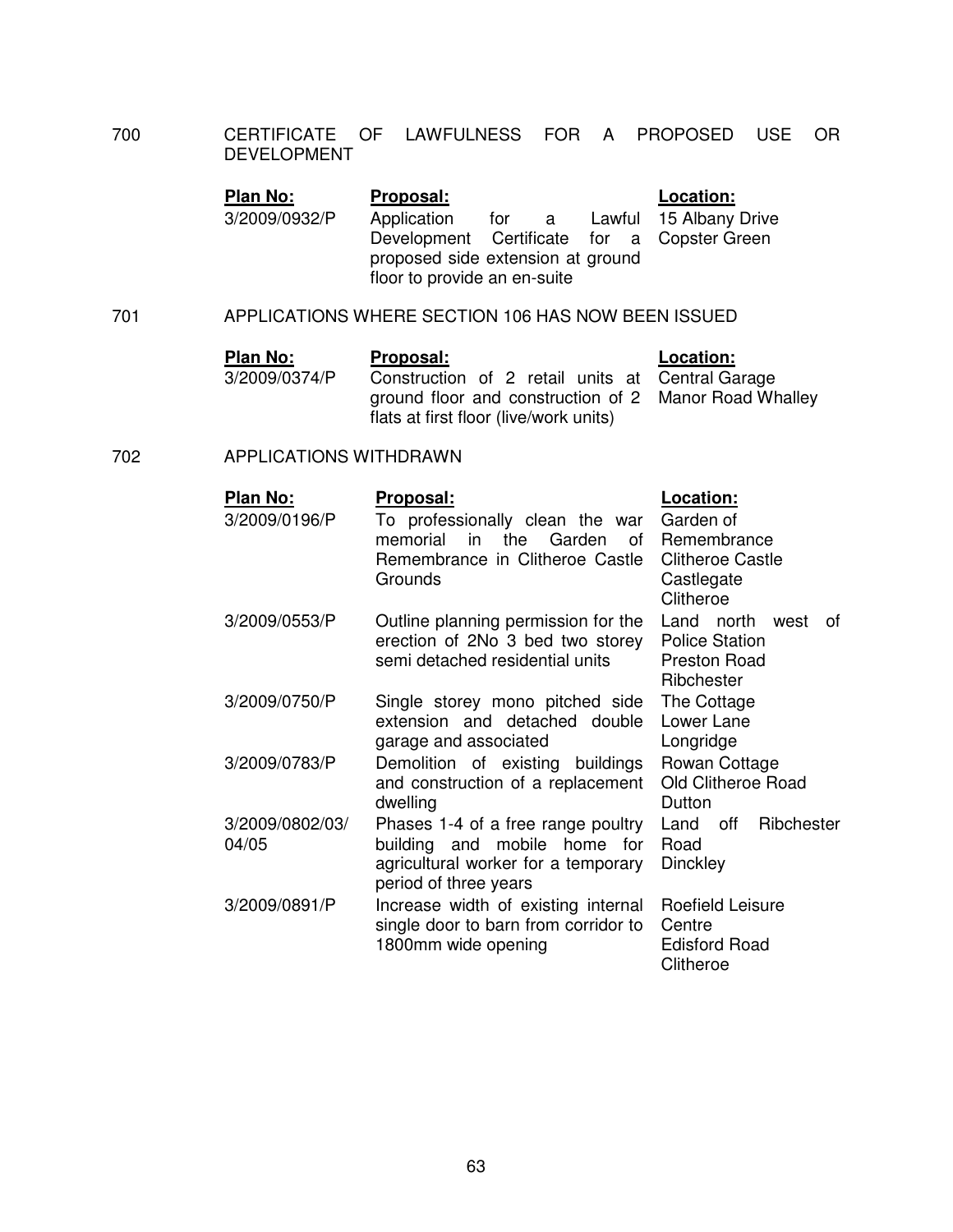# 703 APPEALS UPDATE

| <b>Application</b><br><u>No:</u>        | Date<br>Received: | Applicant/Proposal/Site:                                                                                                                                                                                                                                                | <b>Type of</b><br><u>Appeal:</u> | Date of<br>Inquiry/Hearing:                                                 | <u>Progress:</u>                              |
|-----------------------------------------|-------------------|-------------------------------------------------------------------------------------------------------------------------------------------------------------------------------------------------------------------------------------------------------------------------|----------------------------------|-----------------------------------------------------------------------------|-----------------------------------------------|
| 3/2009/0463<br>Not<br>yet<br>determined | 26.8.09           | Lancashire<br>East<br>Developments Ltd<br>Erection of three terraced<br>detached<br>houses,<br>one<br>with<br>dormer<br>bungalow<br>private car park<br>and<br>of<br>diversion<br>existing<br>sewer (Resubmission)<br>Land at<br>Greenacres/Tennyson<br>Avenue, Read    | <b>WR</b>                        |                                                                             | <b>APPEAL</b><br><b>DISMISSED</b><br>15.12.09 |
| 3/2008/0674<br>& 0675<br>D              | 27.8.09           | John<br>Civil<br>Reilly<br><b>Engineering Ltd</b><br>Proposed alterations to<br>listed<br>boundary<br>wall<br>including the creation of a<br>new access point and<br>track to serve stud farm<br>The Stud Farm<br><b>Woodfold Park</b><br><b>Further Lane</b><br>Mellor | <b>WR</b>                        | <b>Now</b><br>to<br>be<br>determined<br>under the written<br>reps procedure | Awaiting<br>site visit                        |
| 3/2009/0466<br>D                        | 10.9.09           | Mr John Bailey & Miss WR<br><b>Kirsty Sellers</b><br>Erection of two storey<br>extension<br>and<br>rear<br>additional<br>accommodation<br>for<br>dependent relatives<br>Dean Slack Head<br>Smalden Lane<br>Grindleton                                                   |                                  |                                                                             | <b>AWAITING</b><br><b>DECISION</b>            |
| 3/2009/0321<br>O                        | 16.9.09           | Mr Terry Griffiths<br>Erection<br>οf<br>a<br>new<br>industrial unit (class B2<br>use) at the rear of the<br>existing industrial unit<br>Unit 3<br>90 Berry Lane<br>Longridge                                                                                            | <b>WR</b>                        |                                                                             | <b>AWAITING</b><br><b>DECISION</b>            |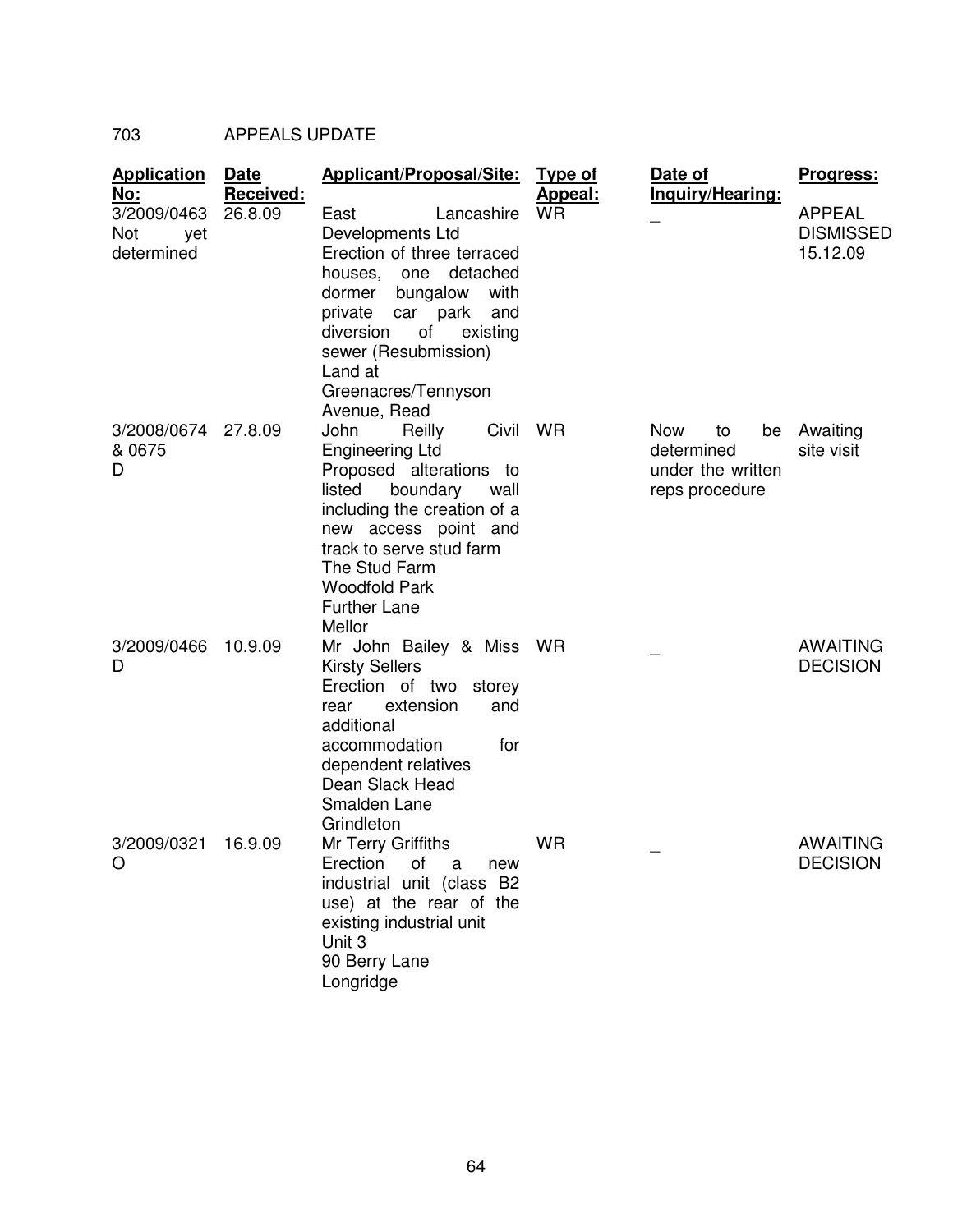| <b>Application</b><br>No:  | Date<br>Received:                   | Applicant/Proposal/Site:                                                                                                                                                                           |                 | <b>Type of</b><br><b>Appeal:</b>                                                                    | Date of<br>Inquiry/Hearing:                                                             | Progress:                          |
|----------------------------|-------------------------------------|----------------------------------------------------------------------------------------------------------------------------------------------------------------------------------------------------|-----------------|-----------------------------------------------------------------------------------------------------|-----------------------------------------------------------------------------------------|------------------------------------|
| 3/2009/0079<br>D           | 25.9.09                             | <b>Mrs Christine Verity</b><br>Proposed single storey<br>garden room to<br>elevation<br><b>Holkers Cottage</b><br><b>Whins Lane</b><br>Read                                                        | front           | <b>WR</b>                                                                                           |                                                                                         | Awaiting<br>site visit             |
| 3/2009/0383<br>& 0384<br>C | 8.10.09                             | Individual Inns Ltd<br>Extension to first floor to<br>bedrooms<br>form<br>associated<br>(Resubmission)<br>The Spread Eagle Hotel<br>Sawley                                                         | and<br>works    | <b>WR</b>                                                                                           |                                                                                         | Awaiting<br>site visit             |
| 3/2009/0352<br>D           | 2.11.09                             | Mr H Berry<br>Retention of agricultural<br>workers<br>residential curtilage for<br>temporary period of three<br>years<br><b>Lower Monubent Farm</b><br><b>Hellifield Road</b><br>Bolton-by-Bowland | dwelling<br>and |                                                                                                     | Hearing $-$ to be<br>held<br>23.2.10,<br>commencing<br>at<br>10am                       |                                    |
| 3/2009/0631<br>D           | 5.11.09                             | Mr & Mrs J Hayes<br>Householder<br>First floor extension to<br>Appeal<br>side of dwelling<br>Seedalls Barn<br>Easington Road<br>Cow Ark                                                            |                 |                                                                                                     |                                                                                         | <b>AWAITING</b><br><b>DECISION</b> |
| 704                        | RECENTLY ISSUED ENFORCEMENT NOTICES |                                                                                                                                                                                                    |                 |                                                                                                     |                                                                                         |                                    |
|                            | <b>Ref No:</b>                      | <u>Type:</u><br>EN<br>3/2009/001/E<br>EN<br>3/2009/028/E                                                                                                                                           |                 | Unauthorised<br>building<br>works and alterations to<br>a listed building<br>Erection of steel flue | Location:<br>Mellor Lodge<br><b>Preston New Road</b><br>Mellor<br>Geno's, 39 Berry Lane |                                    |
|                            |                                     |                                                                                                                                                                                                    | pipes/ducts     |                                                                                                     | Longridge                                                                               |                                    |

705 REVISED CAPITAL PROGRAMME 2009/10 AND PROPOSED PROGRAMME 2010/15

> The Director of Resources submitted a report asking Committee to approve the revised programme for the current year and to consider the future 5-year capital programme for this Committee.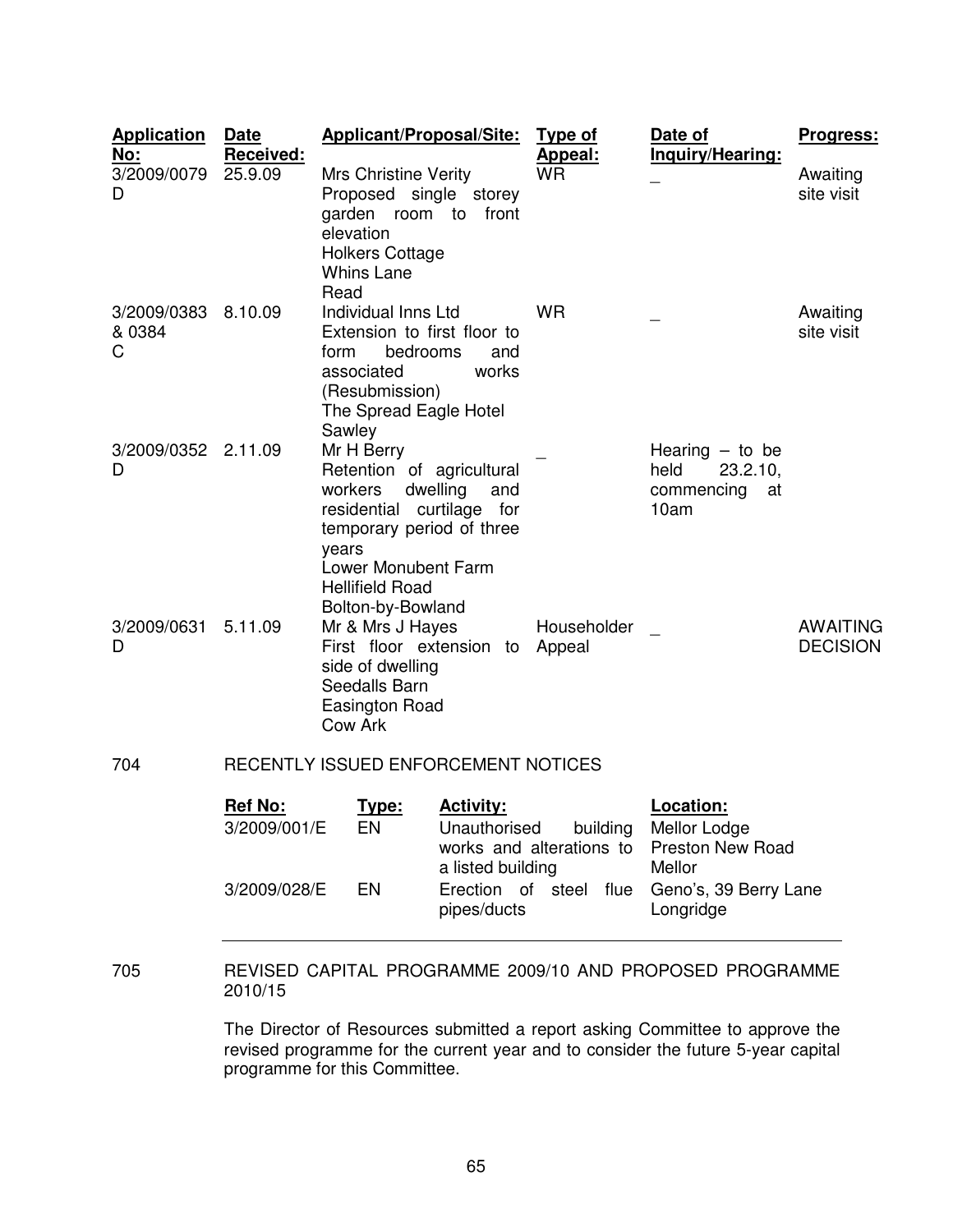She reported that there were no unfinished schemes from 2008 on this Committee and as such there was no slippage. The revised programme for 2009/2010 consists of one scheme – Clitheroe Town Centre Master Plan £20,000 which is now finished.

The Director of Resources reminded Committee that the proposed five year capital programme 2010/2015 was a draft programme at this stage that would require further consideration by both the Budget Working Group and the Policy and Finance Committee in order to produce a five year programme for the Council that was affordable both in capital and revenue terms. Committee discussed the two capital schemes that had been put forward. It was highlighted that the scheme put forward to purchase land for economic development, although referred predominantly to the Barrow Brook Business Park may well be used for other sites, should it remain in the programme.

## RESOLVED: That Committee

- 1. approve the revised capital programme for 2009/10 as set out in the report; and
- 2. approve the future 5-year programme for 2010/11 to 2014/15 as outlined with the amendment that economic development monies to be made available might not necessarily be for Barrow Brook Business Park.

#### 706 REVISED REVENUE BUDGET 2009/10 AND ORIGINAL ESTIMATE 2010/11

The Director of Resources submitted a report asking Committee to agree a revised revenue budget for 2009/10 and consider a draft revenue budget for 2010/11 for submission to Policy and Finance Committee. She informed Committee that when the budget was prepared for the current year, provision had been made for increases in pay and prices of 2%. The national pay award had finally settled at a lesser percentage which had resulted in a £12,000 saving for this development department. However the revised budget was £73,000 higher than the original estimate overall and the Director of Resources highlighted the main variations for these differences.

With regard to the draft revenue budget for 2010/11 she reminded Committee of a number of potential problems that could have a significant impact on the budget which included the economic downturn on service income levels, the level of investment income received, public sector funding, pension fund contributions, increase in national insurance contributions, pay awards and the transfer of administration of concessionaries travel scheme to the upper tier authority. The Director of Resources also reminded Committee that whilst the savings required for 2010/11 may appear modest, based on the assumptions of the budget forecast, substantial savings would be required from 2011/12. She highlighted each budget heading for this Committee and reminded Members that Service Managers would be submitting their Service Plans in due course and that all identified savings would be considered by the Budget Working Group and Corporate Management Team before being recommended to Policy and Finance Committee.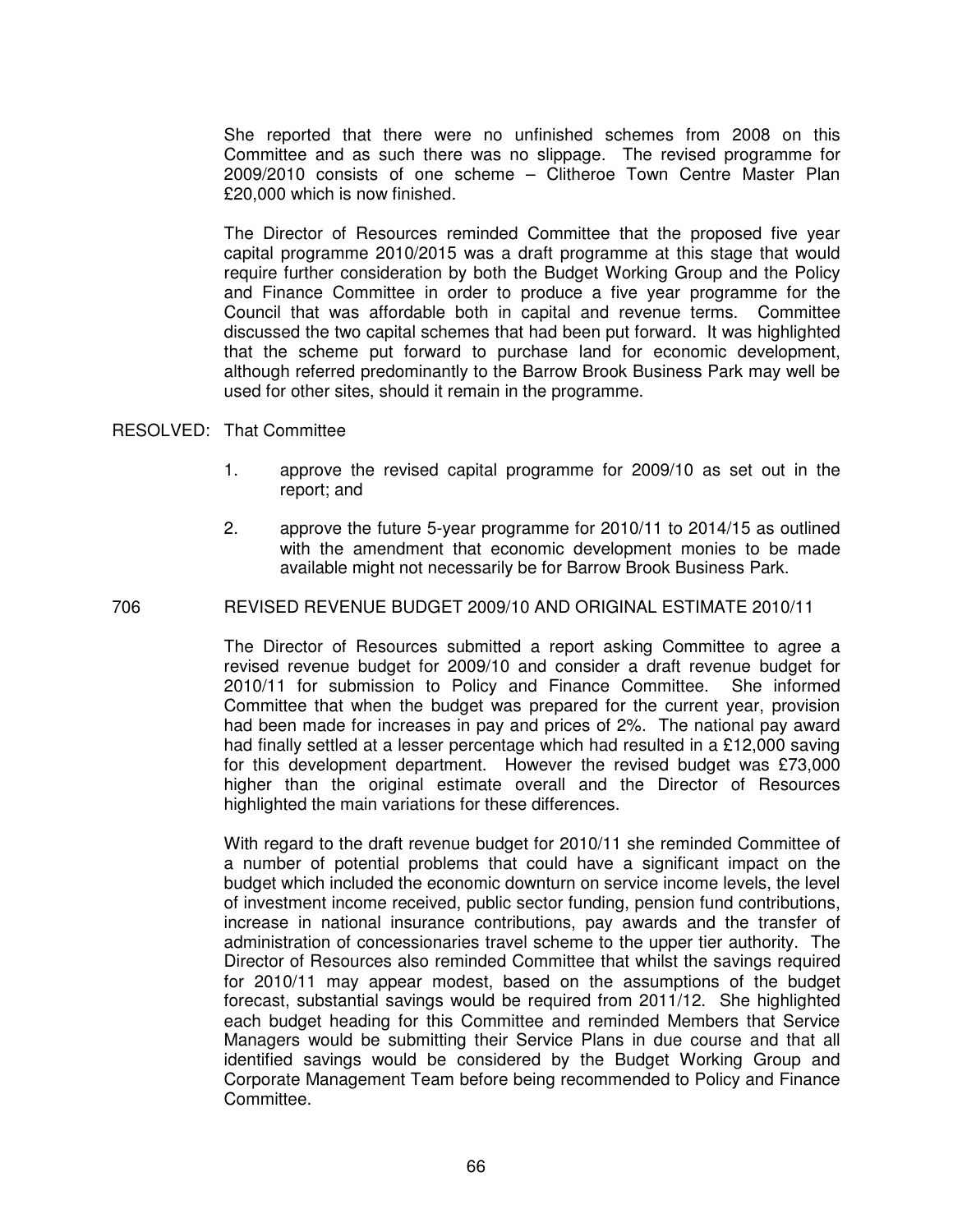### RESOLVED: That Committee

- 1. approve the revised revenue budget for 2009/10;
- 2. approve the proposed fees and charges as set out in the report; and
- 3. approve the revenue budget for 2011 for submission to the next Policy and Finance Committee.

## 707 CHANGES TO PLANNING LEGISLATION AND EXTENSION OF DELEGATION **SCHEME**

The Director of Development Services submitted a report updating Committee on changes to planning legislation and to seek amendments to the delegation scheme arising from the changes. He reported that although the changes were minor to allow a more proportionate approach, the delegation scheme need to be amended to incorporate these changes.

### RESOLVED: That Committee

- 1. note the new application types;
- 2. agree that the delegation scheme be amended to allow the Director of Development Services to determine applications for extensions of time under section 91 and 92 of the Town and Country Planning act 1990 and non-material amendments under section 96a of the Town and Country Planning Act 1990; and
- 3. that the non-material amendments development control procedure note be approved for development control purposes.

## 708 REGIONAL SPATIAL STRATEGY PARTIAL REVIEW INTO GYPSY AND TRAVELLER ACCOMMODATION AND CAR PARKING STANDARDS

The Director of Development Services submitted a report informing Committee of the forthcoming planning inspectorate examination of parts of the Regional Spatial Strategy for the north west relating to gypsy and traveller accommodation policy and car parking standards to which the Council have already contributed comments and the outcome of which will have implications for future site allocations within the Local Development Framework.

- RESOLVED: That the report be noted.
- 709 MINERALS AND WASTE SITE ALLOCATIONS PROPOSED CONSULTATION – PRE-CONSULTATION DRAFT

The Director of Development Services submitted a report informing Committee of the forthcoming consultation on important planning documents relating to the location of future mineral and waste facilities within the borough. He informed Committee that within Ribble Valley this call produced two sites for consideration; the first was a site called Cuttock Clough near Waddington Fell for grit stone